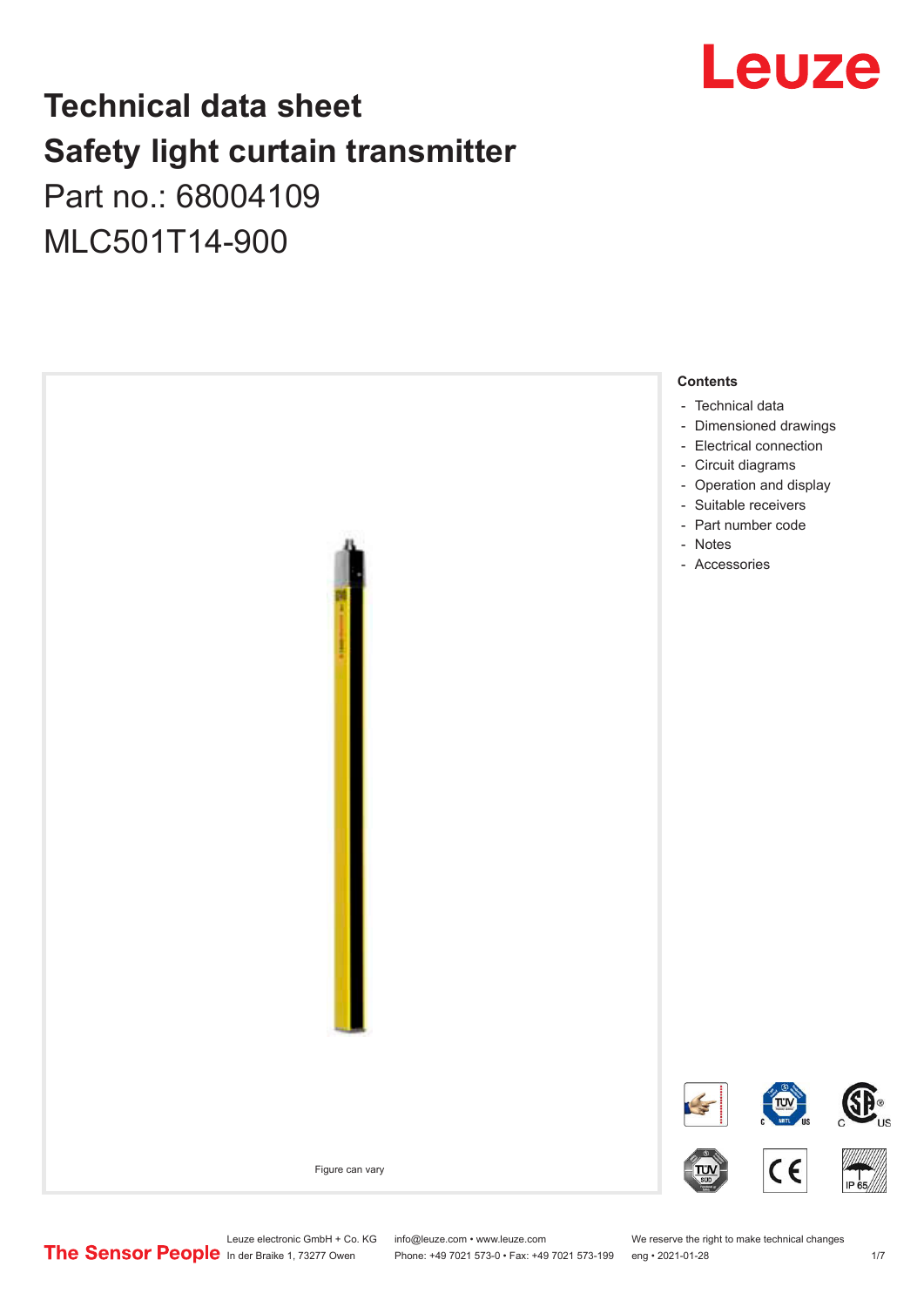# <span id="page-1-0"></span>**Technical data**

#### **Basic data**

| <b>Series</b>    | <b>MLC 500</b>         |
|------------------|------------------------|
| Device type      | Transmitter            |
| Contains         | 2x BT-NC sliding block |
| Application      | Finger protection      |
| <b>Functions</b> |                        |

**Functions** Range reduction

#### Transmission channel changeover

#### **Characteristic parameters**

| Type                 | 4. IEC/EN 61496          |
|----------------------|--------------------------|
| SIL                  | 3. IEC 61508             |
| SILCL                | 3. IEC/EN 62061          |
| Mission time $T_{M}$ | 20 years, EN ISO 13849-1 |

#### **Protective field data**

**Resolution** 14 mm **Protective field height** 900 mm **Operating range** 0 ... 6 m

#### **Optical data**

| Synchronization                 | Optical between transmitter and receiver     |
|---------------------------------|----------------------------------------------|
| <b>Light source</b>             | LED, Infrared                                |
| <b>LED light wavelength</b>     | 940 nm                                       |
| <b>Transmitted-signal shape</b> | Pulsed                                       |
| LED risk group                  | Exempt group (in acc. with EN<br>62471:2008) |

#### **Electrical data**

| <b>Protective circuit</b>          | Overvoltage protection  |
|------------------------------------|-------------------------|
|                                    | Short circuit protected |
|                                    |                         |
| Performance data                   |                         |
| Supply voltage U <sub>B</sub>      | 24 V, DC, -20  20 %     |
| Current consumption, max.          | $50 \text{ mA}$         |
| <b>Fuse</b>                        | 2 A semi time-lag       |
|                                    |                         |
| Inputs                             |                         |
| Number of digital switching inputs | 1 Piece(s)              |
|                                    |                         |
| <b>Switching inputs</b>            |                         |
| <b>Type</b>                        | Digital switching input |
| Switching voltage high, min.       | 18 V                    |
| Switching voltage low, max.        | 2.5V                    |
| Switching voltage, typ.            | 22.5 V                  |
| <b>Voltage type</b>                | DC.                     |
|                                    |                         |
| Connection                         |                         |

**Number of connections** 1 Piece(s)

| <b>Connection 1</b>       |                   |  |
|---------------------------|-------------------|--|
| <b>Function</b>           | Machine interface |  |
| <b>Type of connection</b> | Connector         |  |
| <b>Thread size</b>        | M <sub>12</sub>   |  |
| <b>Material</b>           | Metal             |  |
| No. of pins               | $4$ -pin          |  |

# Leuze

| $0.25$ mm <sup>2</sup> |
|------------------------|
| $100 \text{ m}$        |
| $200 \Omega$           |
|                        |

#### **Mechanical data**

| Dimension (W x H x L)       | 29 mm x 966 mm x 35.4 mm  |
|-----------------------------|---------------------------|
| <b>Housing material</b>     | Metal                     |
| <b>Metal housing</b>        | Aluminum                  |
| Lens cover material         | Plastic / PMMA            |
| <b>Material of end caps</b> | Diecast zinc              |
| Net weight                  | $1,050$ q                 |
| <b>Housing color</b>        | Yellow, RAL 1021          |
| <b>Type of fastening</b>    | Groove mounting           |
|                             | Mounting bracket          |
|                             | Mounting on Device Column |
|                             | Swivel mount              |
|                             |                           |

#### **Operation and display**

| Type of display | ' FD.      |
|-----------------|------------|
| Number of LEDs  | 2 Piece(s) |

#### **Environmental data**

| Ambient temperature, operation     | $055$ °C   |
|------------------------------------|------------|
| Ambient temperature, storage       | $-3070 °C$ |
| Relative humidity (non-condensing) | 095%       |

#### **Certifications**

| Degree of protection        | IP 65               |
|-----------------------------|---------------------|
| <b>Protection class</b>     | Ш                   |
| <b>Certifications</b>       | c CSA US            |
|                             | c TÜV NRTL US       |
|                             | <b>TÜV Süd</b>      |
| <b>Vibration resistance</b> | $50 \text{ m/s}^2$  |
| <b>Shock resistance</b>     | $100 \text{ m/s}^2$ |
| <b>US patents</b>           | US 6,418,546 B      |

#### **Classification**

| <b>Customs tariff number</b> | 85365019 |
|------------------------------|----------|
| eCl@ss 5.1.4                 | 27272704 |
| $eC/\omega$ ss 8.0           | 27272704 |
| $eC$ <sub>l</sub> $@ss$ 9.0  | 27272704 |
| eCl@ss 10.0                  | 27272704 |
| eCl@ss 11.0                  | 27272704 |
| <b>ETIM 5.0</b>              | EC002549 |
| <b>ETIM 6.0</b>              | EC002549 |
| <b>ETIM 7.0</b>              | EC002549 |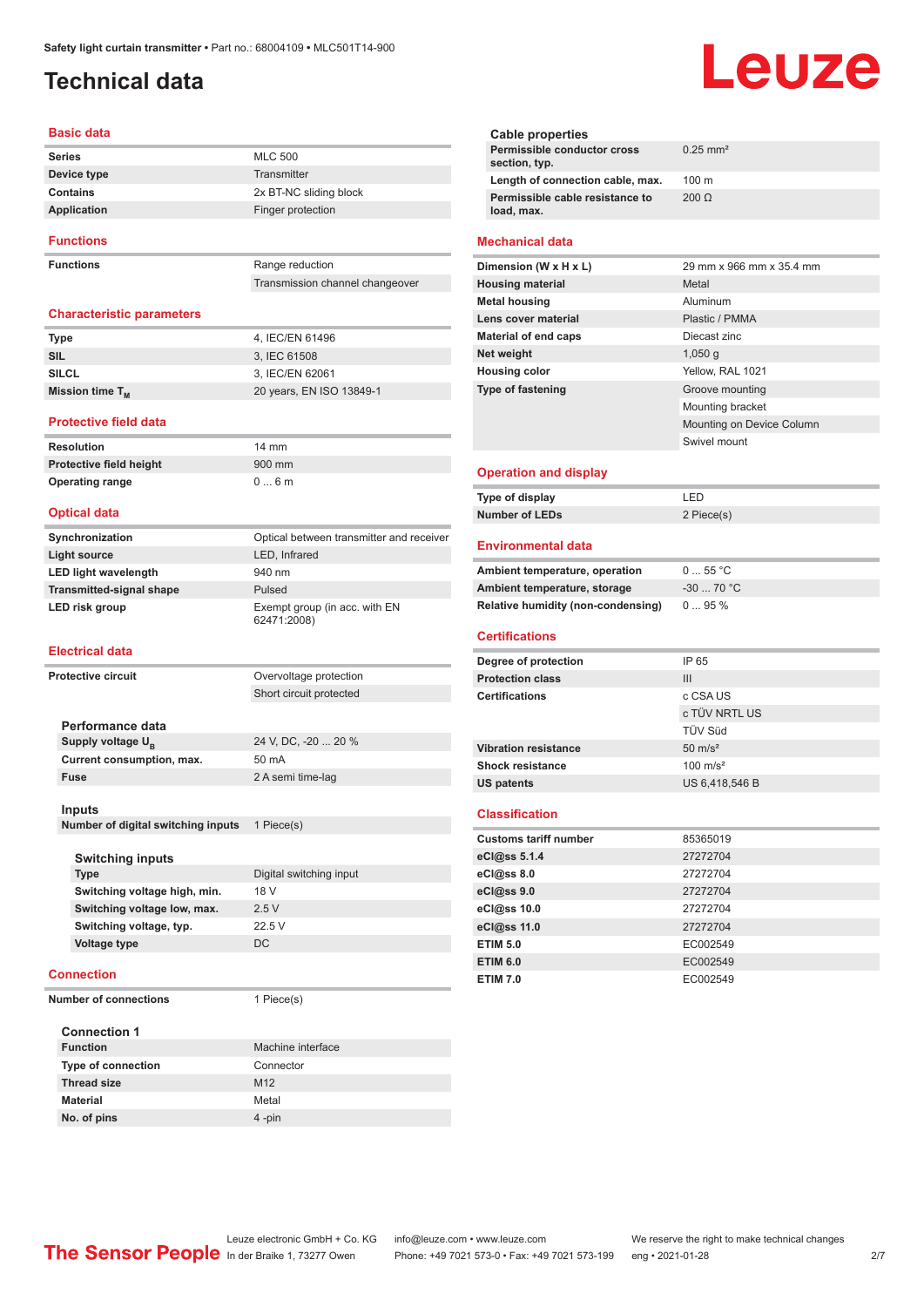## <span id="page-2-0"></span>**Dimensioned drawings**



All dimensions in millimeters

### Calculation of the effective protective field height  $H_{PFE} = H_{PFN} + B + C$



 $H_{\text{PFE}}$  Effective protective field height = 912 mm

 $H_{\text{PFN}}$  Nominal protective field height = 900 mm<br>A Total height = 966 mm

Total height =  $966$  mm

B 6 mm

R Effective protective field height  $H_{PFE}$  goes beyond the dimensions of the optics area to the outer borders of the circles labeled with R.

# **Electrical connection**

#### **Connection 1**

| <b>Function</b>           | Machine interface |
|---------------------------|-------------------|
| <b>Type of connection</b> | Connector         |
| <b>Thread size</b>        | M12               |
| <b>Type</b>               | Male              |
| <b>Material</b>           | Metal             |
| No. of pins               | 4-pin             |
| Encoding                  | A-coded           |
| <b>Connector housing</b>  | <b>FE/SHIELD</b>  |

#### **Pin Pin assignment Conductor Conductor Color**

#### **1 1** VIN1 Brown **2** n.c. White **3** VIN2 Blue **4** RNG Black 3

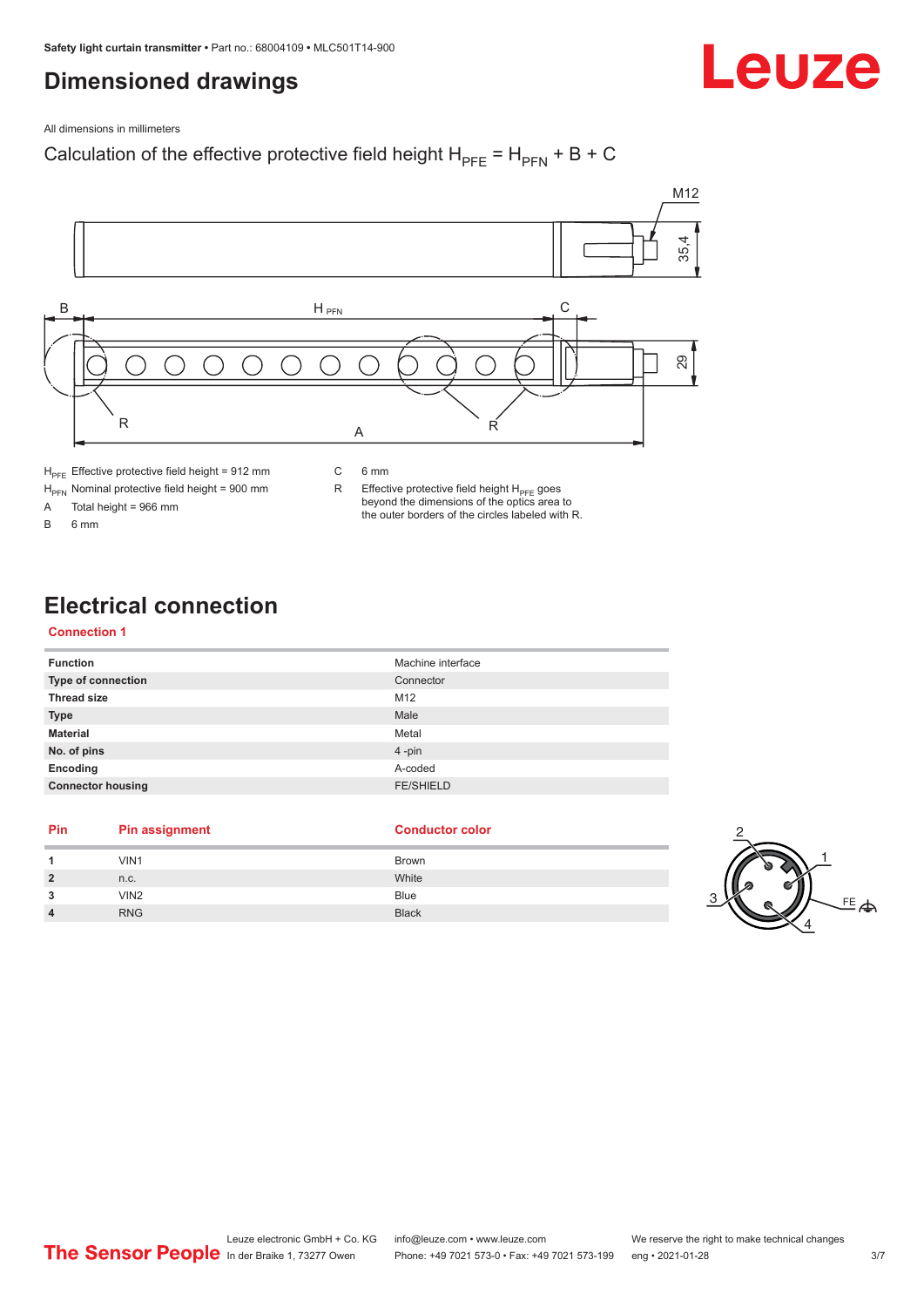# <span id="page-3-0"></span>**Circuit diagrams**

### Transmission channel C1, reduced range



Transmission channel C1, standard range



- 
-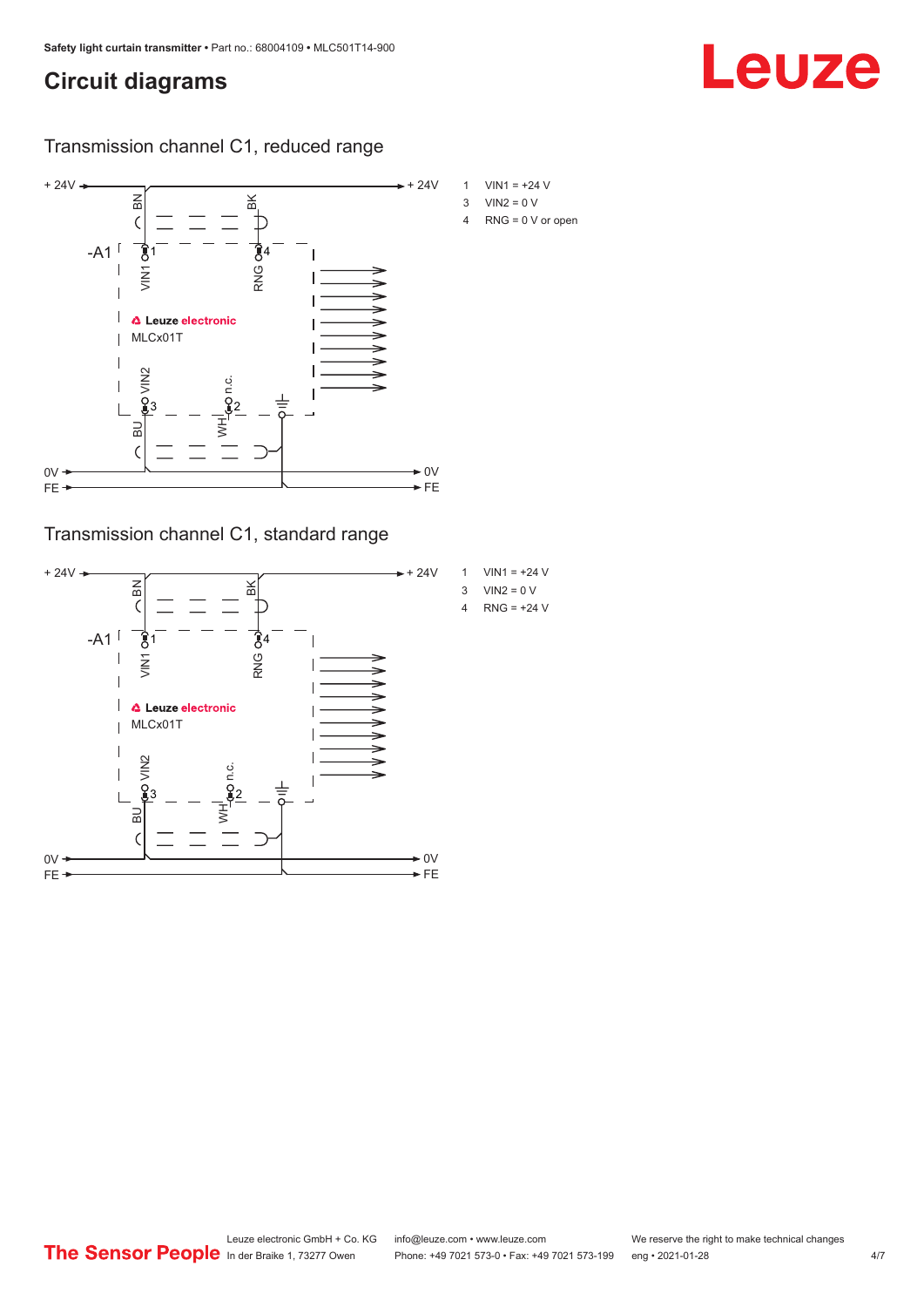# <span id="page-4-0"></span>**Circuit diagrams**

### Transmission channel C2, reduced range



### Transmission channel C2, standard range



# **Operation and display**

| <b>LED</b>     | <b>Display</b>                                | <b>Meaning</b>                                |
|----------------|-----------------------------------------------|-----------------------------------------------|
|                | Off                                           | Device switched off                           |
|                | Red, continuous light                         | Device error                                  |
|                | Green, continuous light                       | Normal operation                              |
| $\overline{2}$ | Green, flashing, 10 s long after switching on | Reduced range selected by the wiring of pin 4 |
|                | Off                                           | Transmission channel C1                       |
|                | Green, continuous light                       | Transmission channel C2                       |

# Leuze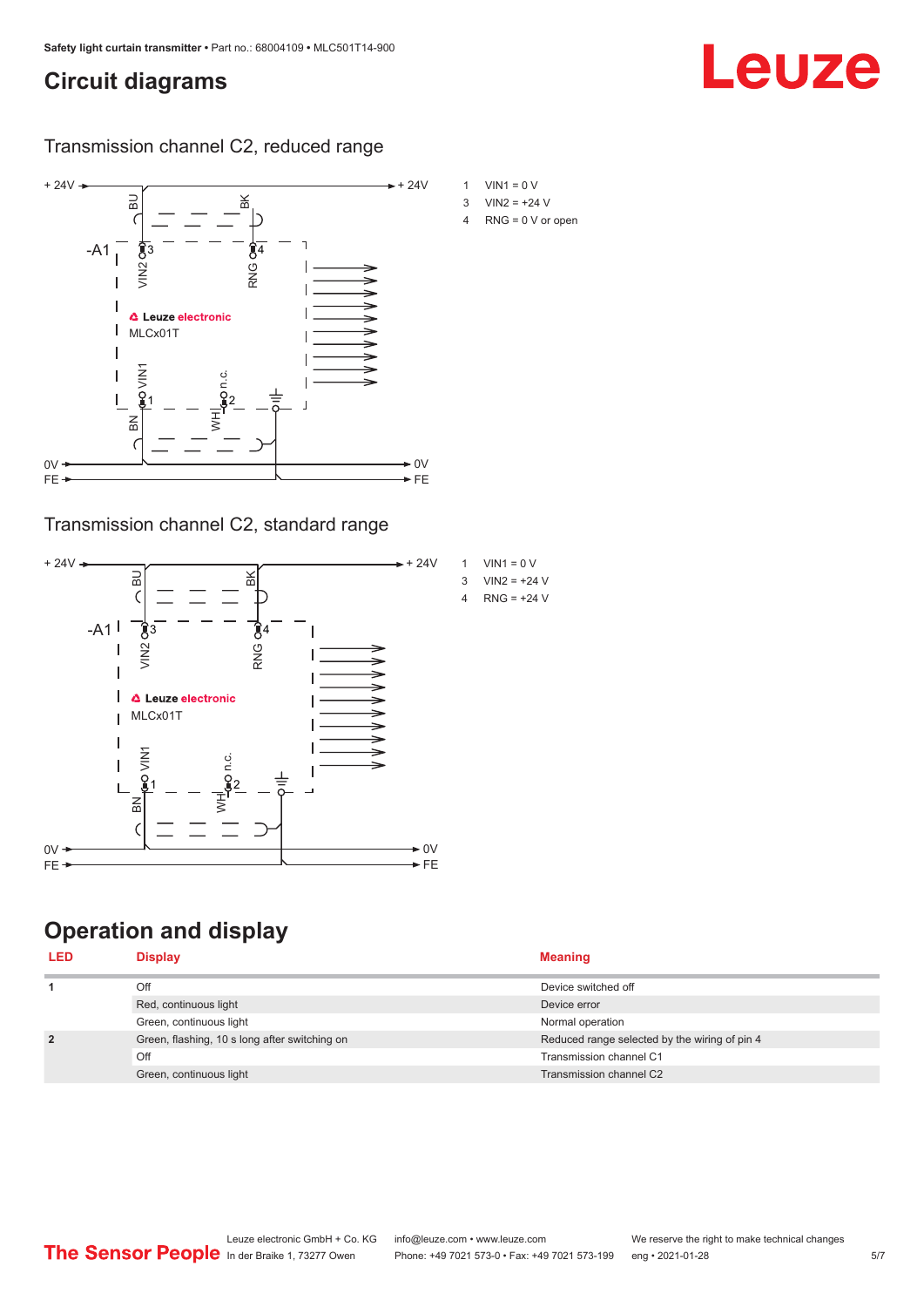## <span id="page-5-0"></span>**Suitable receivers**

# **Leuze**

|  | Part no. | <b>Designation</b> | <b>Article</b>                   | <b>Description</b>                                                                                                                                  |
|--|----------|--------------------|----------------------------------|-----------------------------------------------------------------------------------------------------------------------------------------------------|
|  | 68005109 | MLC511R14-900      | Safety light curtain<br>receiver | Resolution: 14 mm<br>Protective field height: 900 mm<br>Response time: 20 ms<br>Connection: Connector, M12, Metal, 4-pin<br>Function package: Basic |

## **Part number code**

|            | Part designation: MLCxyy-za-hhhhei-ooo                                                                                                                                                                                                                                                      |
|------------|---------------------------------------------------------------------------------------------------------------------------------------------------------------------------------------------------------------------------------------------------------------------------------------------|
| <b>MLC</b> | <b>Safety light curtain</b>                                                                                                                                                                                                                                                                 |
| x          | <b>Series</b><br>3: MLC 300<br>5: MLC 500                                                                                                                                                                                                                                                   |
| уу         | <b>Function classes</b><br>00: transmitter<br>01: transmitter (AIDA)<br>02: transmitter with test input<br>10: basic receiver - automatic restart<br>11: basic receiver - automatic restart (AIDA)<br>20: standard receiver - EDM/RES selectable<br>30: extended receiver - blanking/muting |
| z          | Device type<br>T: transmitter<br>R: receiver                                                                                                                                                                                                                                                |
| a          | <b>Resolution</b><br>14: 14 mm<br>20:20 mm<br>30:30 mm<br>40:40 mm<br>90: 90 mm                                                                                                                                                                                                             |
| hhhh       | Protective field height<br>150  3000: from 150 mm to 3000 mm                                                                                                                                                                                                                                |
| e          | Host/Guest (optional)<br>H: Host<br>MG: Middle Guest<br>G: Guest                                                                                                                                                                                                                            |
| j.         | Interface (optional)<br>/A: AS-i                                                                                                                                                                                                                                                            |
| 000        | Option<br>/V: high Vibration-proof<br>EX2: explosion protection (zones 2 + 22)<br>SPG: Smart Process Gating                                                                                                                                                                                 |
|            | <b>Note</b>                                                                                                                                                                                                                                                                                 |
|            | $\&$ A list with all available device types can be found on the Leuze website at www.leuze.com.                                                                                                                                                                                             |

## **Notes**

| Observe intended use!                                                                                                                |
|--------------------------------------------------------------------------------------------------------------------------------------|
| $\&$ The product may only be put into operation by competent persons.<br>§ Only use the product in accordance with its intended use. |